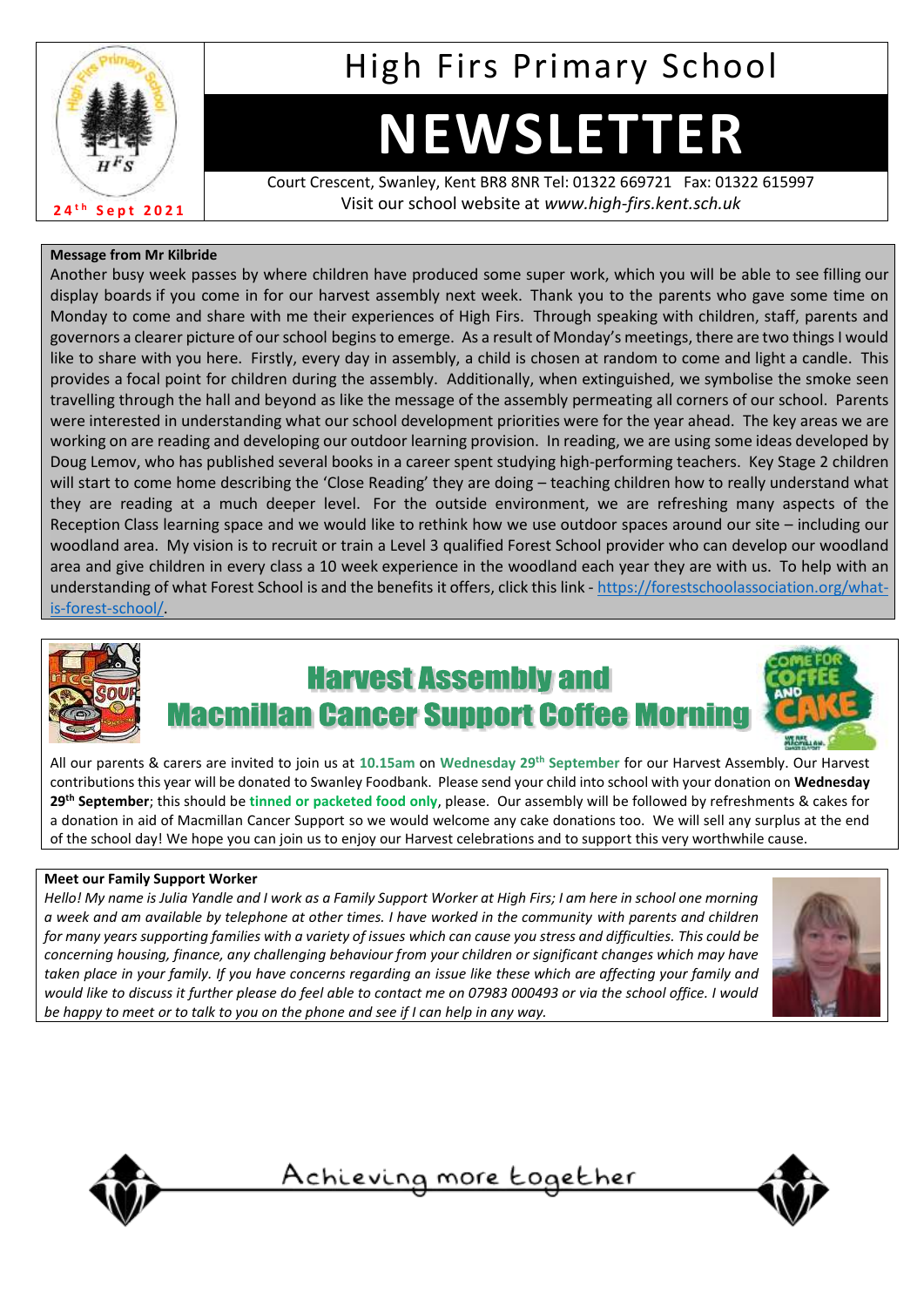

form into school by  $22<sup>nd</sup>$  October.

## **NEW HOUSE POINTS**

|                 | <b>This Week</b> | <b>Term Total</b> | <b>Top Scorers this week</b>      |  |
|-----------------|------------------|-------------------|-----------------------------------|--|
| <b>BEECH</b>    | 104              | 198               | Kenzie & Harrison                 |  |
| <b>CHESTNUT</b> | 117              | 194               | Evie T, Honey B, Grace G, Alfie L |  |
| <b>OAK</b>      | qq               | 194               | Poppy C, Kenneth C                |  |
| ASH             |                  | 174               | Hannah C, Agnish S                |  |



#### **Walk to School Week**

Walking to school is one of the easiest ways to improve your and your children's health. It's also free, great for the environment, and social. 90% of parents who walk their children to school recognise the journey's importance for them to socialise with their children. Over a third stated that the journey to school is where they find out the most about their child's life. (*Info from [www.livingstreets.co.uk\)](http://www.livingstreets.co.uk/)* We are also always keen to find ways in which to ease congestion in our local roads and to minimise the inconvenience of "the school run" to our neighbours. To support this, we are asking all our children to take part in

#### **WALK TO SCHOOL WEEK from 27th Sept to 1 st October**

We are asking all families to try to walk to school every day next week - if you live too far away from school to walk all the way, you could park a few roads away from school and walk the last part instead; this will still count as walking to school! Each class will have a chart to record the children who have walked to school each day. There will be a house point for each child that walks each day and a certificate at the end of the week for children who have walked every day.

**Walk to school with the staff!** Members of our staff will be at various points around the local area to meet and walk to school with our families on the following dates –

| Tuesday 28 <sup>th</sup> at 8.40am   | Meet us on the corner of Pinks Hill and Cranleigh Drive (top junction). |
|--------------------------------------|-------------------------------------------------------------------------|
| Wednesday 29 <sup>th</sup> at 8.40am | Meet us on the corner of Charnock and Court Crescent.                   |
| Thursday 30 <sup>th</sup> at 8.40am  | Meet us on the corner of Waylands and Pinks Hill.                       |



#### **Staff News**

We are pleased to welcome Miss Angeli to High Firs from next week; she will be teaching Year 1 along with Mrs O'Dwyer (to cover Miss Allen's days) and one day a week in Year 2.



<u>Achieving more together</u>





### **Autumn Grounds & Gardening Day on Saturday 16th October from 9.30am**

We will be holding our

Would you be able to spare an hour or two to help spruce up our school grounds? We have lots of jobs to do, both large & small, and all help is welcome! Please do come along and help however you can – we particularly want to paint the Reception fence!

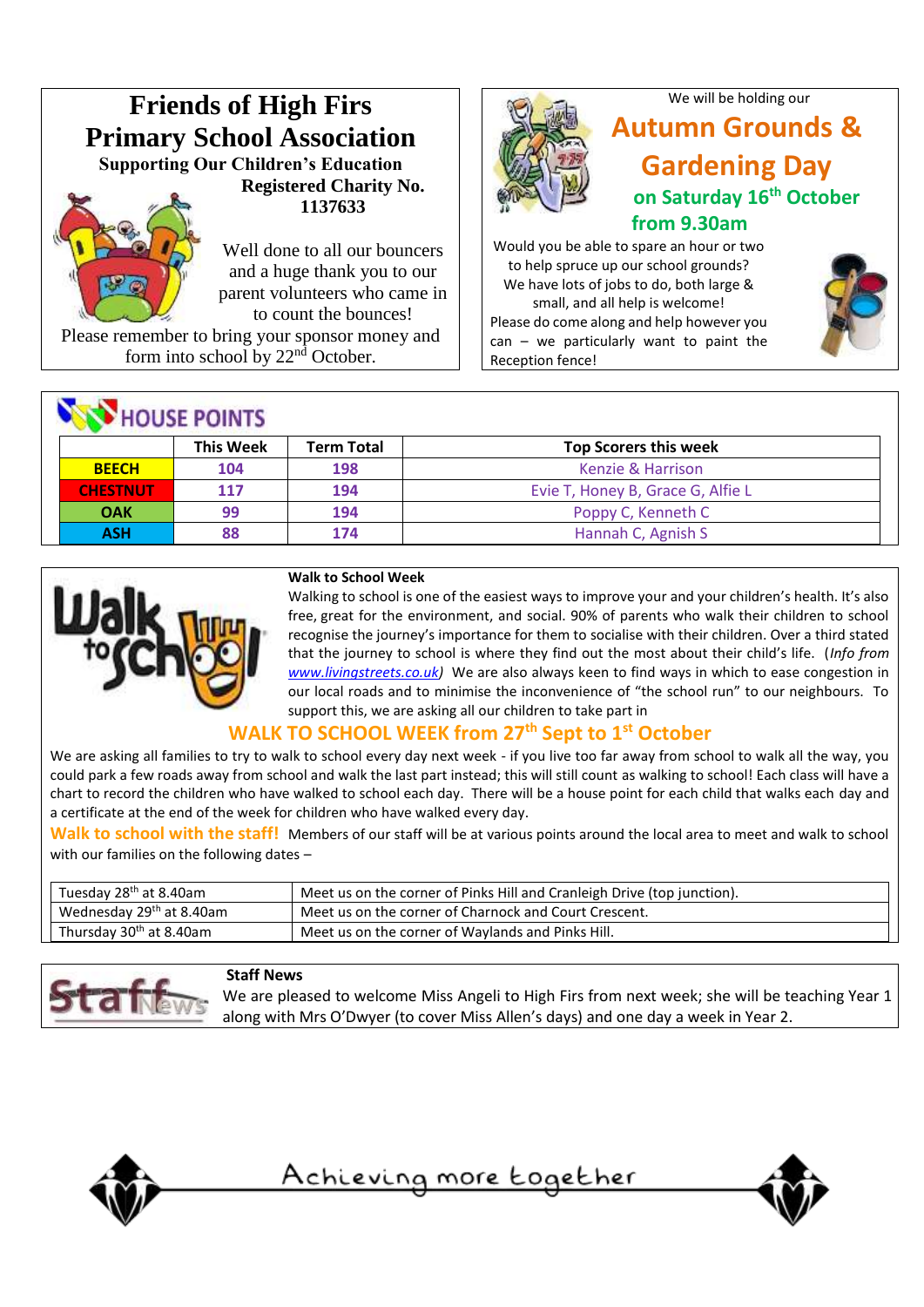#### **District Sports Events**

The Swanley District Primary Schools Sports Association held their AGM at High Firs this week. This was an opportunity to plan lots of exciting tournaments and events for our children to take part in with other local schools in the year head. We are proud of our sporting activities at High Firs, both those which are part of the curriculum and the extra-curricular clubs & matches that the children have the opportunity to take part in – and we are really looking forward to returning to these this year after the Covid-imposed restrictions of the past 18 months. It is also very important to us that these opportunities are accompanied by a sense of enjoyment & sportsmanship for all and that all our children are encouraged to participate.

> This week's **Special Mentions**

#### **Special Mentions**

This week, our special mentions go to:

- Lowen fantastic Mr Earth character. • Francesca – super Mr Men and Little Miss biscuits!
- Annabelle  $B -$  super pastel drawing and dragon passport writing.
- Roman T amazing dragon pastel drawing.
- Poppy C and Scarlett  $T -$  fantastic story writing.
- Kenneth C fantastic effort in his Stone Age story.
- Harrison  $C$  for working hard in all his work.
- Jack B a fabulous 3D Iron Man mask.
- Bobby R fantastic £D Tudor house.
- Chanelle  $M$  amazing picture of the BFG.
- Francesca  $T -$  good contributions in lessons.
- Sunni LH excellent history writing about "The Phoney War".
- Taylor  $C$  great ideas of what to pack in an evacuee's suitcase.
- Jacob CB brilliant home learning: writing 10 questions to ask an evacuee, and having them answered!

#### **In our classes this week**

Reception – learned how to make others feel "green" and be kind using our zones of regulation.

Year 1 – used adjectives to describe a castle. Year 2 – investigated waterproof materials. Year 3 – solved problems using place value. Year 4 – enjoyed reading Old English words in their close reading activity.

Year 5 – practised their negative numbers.

Year 6 – learned how the map of Europe has changed since 1939.



We welcome parents and adults from the local community to undertake a variety of voluntary roles in supporting the school & our children.

Could you help in school by –

- hearing children read?
- playing games with small groups?
- sharing a skill gardening / sewing / painting / cooking / music?
- talking about or share your job or hobby?
- looking after the books in our school library?
- tidying our outdoor environment?
- helping at or running a lunchtime or after-school club?
- offering specialist skills
- ….. anything else?

It would be great to hear from any parents, grandparents or family friends who would like to come and share their skills with the children in school. It doesn't matter how often or for how long – once a week, once a month or even just once! If you would like to offer your help, please complete & return the form below and someone will be in touch with you shortly.

Please note that the school is required to undertake and receive a satisfactory DBS (Police) check on all adult volunteers undertaking voluntary work with the children in school. All volunteers will also receive and need to agree to the School's "Volunteers in School" *policy, including safeguarding requirements.*

If you would like to help please register on our website at[: http://high-firs.kent.sch.uk/helping-at-school/](http://high-firs.kent.sch.uk/helping-at-school/)





<u>Achieving more together</u>